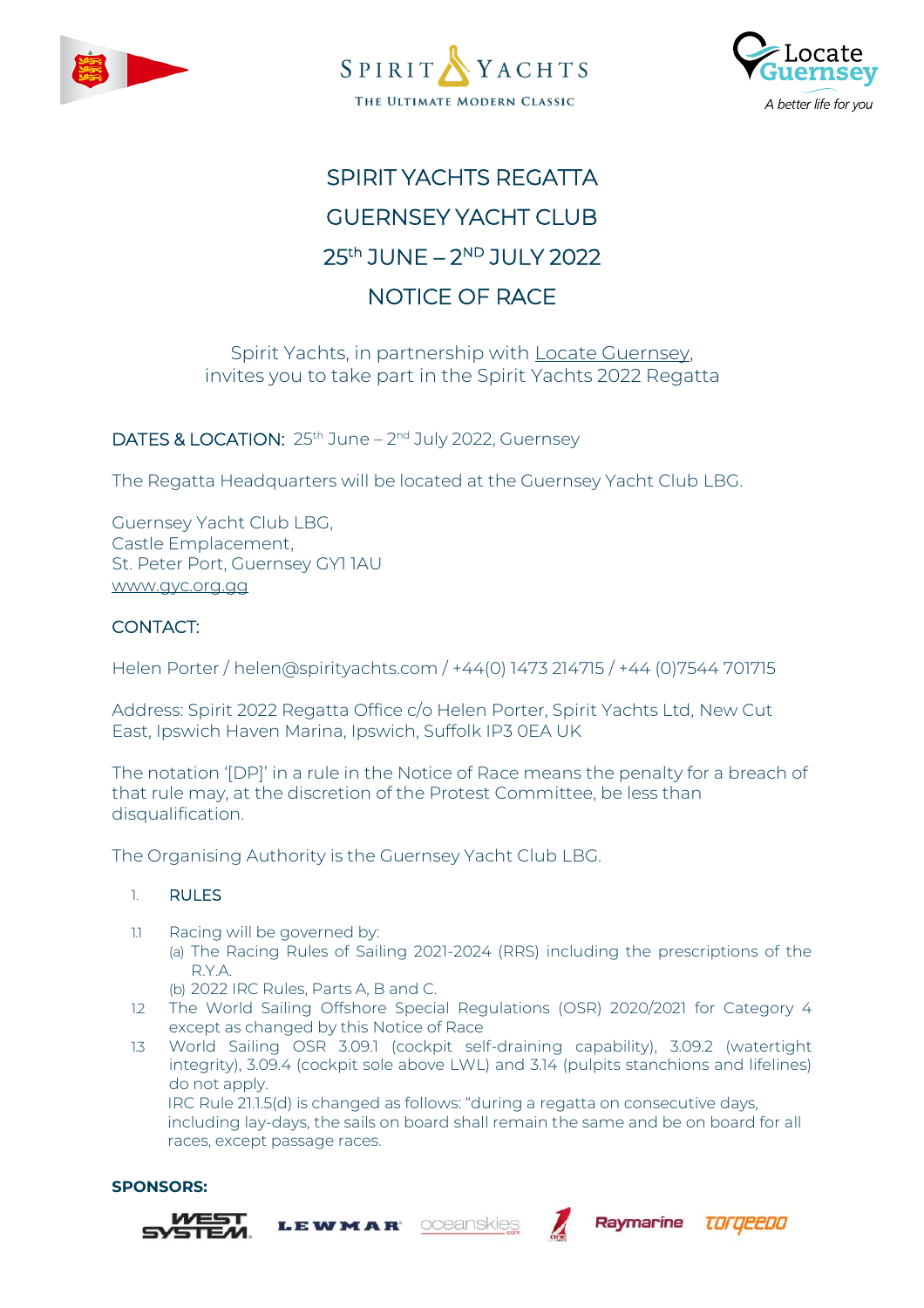





# 2. ADVERTISING

- 2.1 (Boats/Competitors) shall only display advertising chosen and supplied by the organising authority. [DP]
- 2.2 The organising committee will supply Spirit Yachts flags to be flown by participating yachts whilst berthed in St Peter Port Harbour.

# 3. ELIGIBILITY

- 3.1 The Spirit 2022 regatta is an invitation event for all Spirit yachts with a current Spinlock IRC Rating Certificate, or a single event rating certificate..
- 3.2 All yachts shall be a minimum of 30 feet length overall. A Spirit yacht, for the purpose of the regatta, is a monohull designed by Sean McMillan and built for recreational purposes in wood/epoxy technique by Spirit Yachts Ltd. between 1993 and 2022.

# 4. CREW REQUIREMENTS

- 4.1 There shall be no World Sailing Sailor Categorization requirements.
- 4.2 Other than when complying with SI 13.3 (c), all yachts shall be helmed during racing by the owner or a member of the regular crew, except with and according to the terms of prior written permission of the race committee. [DP]

### 5. ENTRY

- 5.1 The entry forms, a copy of the current Spinlock IRC Rating Certificate and the appropriate entry fee, shall be completed and returned to Spirit Yachts c/o Helen Porter, by 1<sup>st</sup> June 2022. Late entries will be accepted until 5pm on 17<sup>th</sup> June 2022; for which there will be an additional late entry fee of £200. Social event tickets are available on a first-come, first-served basis and cannot be guaranteed for late entries.
- 5.2 Early registration is advised. Entry is guaranteed to those who have had their registration acknowledged.
- 5.3 Contact details for entry submission: Spirit 2022 Regatta Office, c/o Helen Porter, Spirit Yachts Ltd, New Cut East, Ipswich Haven Marina, Ipswich, Suffolk IP3 0EA UK Email: helen@spirityachts.com / Office: 01473 214715 / Mob: 07544 701715

#### 6. FEES

The entry fee (which excludes the cost of berthing for the regatta) shall be £40 per metre.

# 7. SCHEDULE OF RACING

7.1 The racing schedule is shown in the 'Spirit 2022 Regatta Event Details' document accompanying this Notice of Race.

oceanskies

Ravmarine

TOrgeebo

7.2 All times are UTC plus 1 hour (British Summer Time).

LEWMAR

7.3 On each day of scheduled racing no warning signal will be made after 1400hrs.

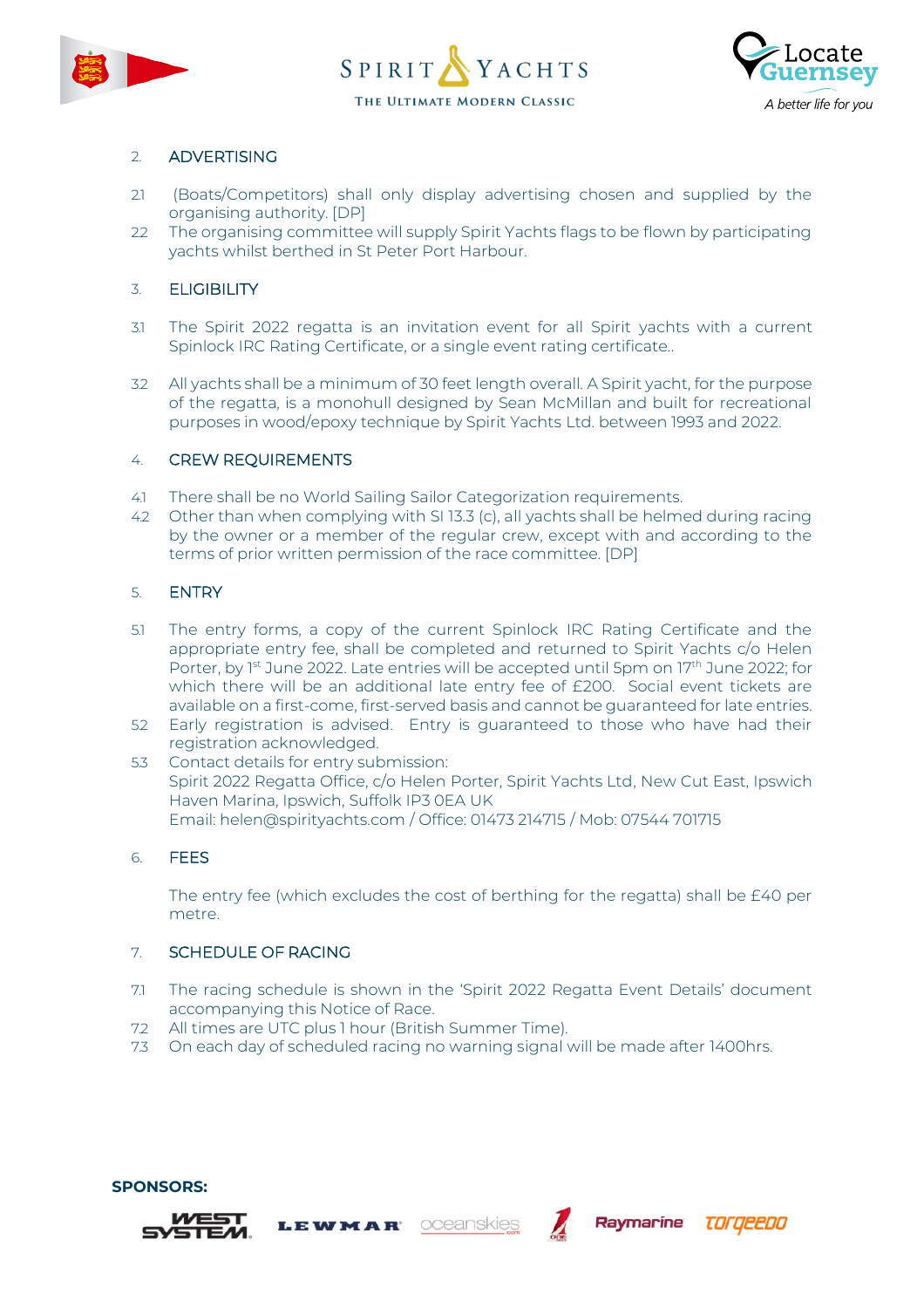





# 8. MEASUREMENT & INSPECTION

- 8.1 All yachts shall have a current Spinlock IRC rating which can be obtained from the RORC Rating Office.
- 8.2 All boats racing shall have a copy of their current Spinlock IRC certificate available for inspection at the regatta headquarters at the time of registration.
- 8.3 All yachts may be subject to measurement by an official RORC measurer with respect to their IRC certificate and observance of IRC Rule 21.1.5 throughout the regatta.
- 8.4 Entrants shall have a copy of Certificate(s) of Insurance (which must be in English) onboard the yacht at all times during the event.
- 8.5 All yachts shall be equipped with marine VHF radios capable of receiving and transmitting safety and regatta information on on International channels 16, 37A(M1), 72 and 77.
- 8.6 All yachts shall be available for inspection during the regatta by the Technical Committee. Inspection of the minimum equipment, accommodation and safety equipment and measurement may be undertaken between 08.00 and 18.00 on any day during the regatta. This period may be extended in the case of a protest.

#### 9. SAILING INSTRUCTIONS

9.1 Sailing Instructions will be available on the regatta website www.spirityachts.com/regatta from 1st June 2022 at the latest, and at registration.

#### 10. VENUE

- 10.1 The venue for the regatta will be St. Peter Port and the race office will be in the Guernsey Yacht Club LBG.
- 10.2 The official notice board is located in the regatta marquee on the Upper Deck of Guernsey Yacht Club.
- 10.3 Racing will take place within the Little Russell and surrounding waters of Guernsey, Herm and Sark.
- 10.4 The recommended charts of the racing area are Admiralty charts 807 and 808 or Admiralty leisure portfolio SC5604.

#### 11. COURSES

- 11.1 The types of courses may include Olympic, windward/leeward, coastal and passage races.
- 11.2 The courses to be sailed will use a combination of specially laid inflatable marks, fixed racing marks and navigation marks. A list of available marks will be included with the Sailing Instructions.
- 11.3 World Sailing RRS Appendix WP (Rules for racing around waypoints) will apply if virtual marks are included in courses. Further information may be found at: <http://www.sailing.org/documents/racingrules/experimental-rules.php>

#### 12. PENALTY SYSTEM

12.1 RRS 44 will be changed to a combined system of scoring penalties and penalty turns, details of which will be included in the Sailing Instructions.

oceanskies

Raymarine

TOrgeebo

12.2 RRS Appendix T, Arbitration, will apply.

LEWMAR

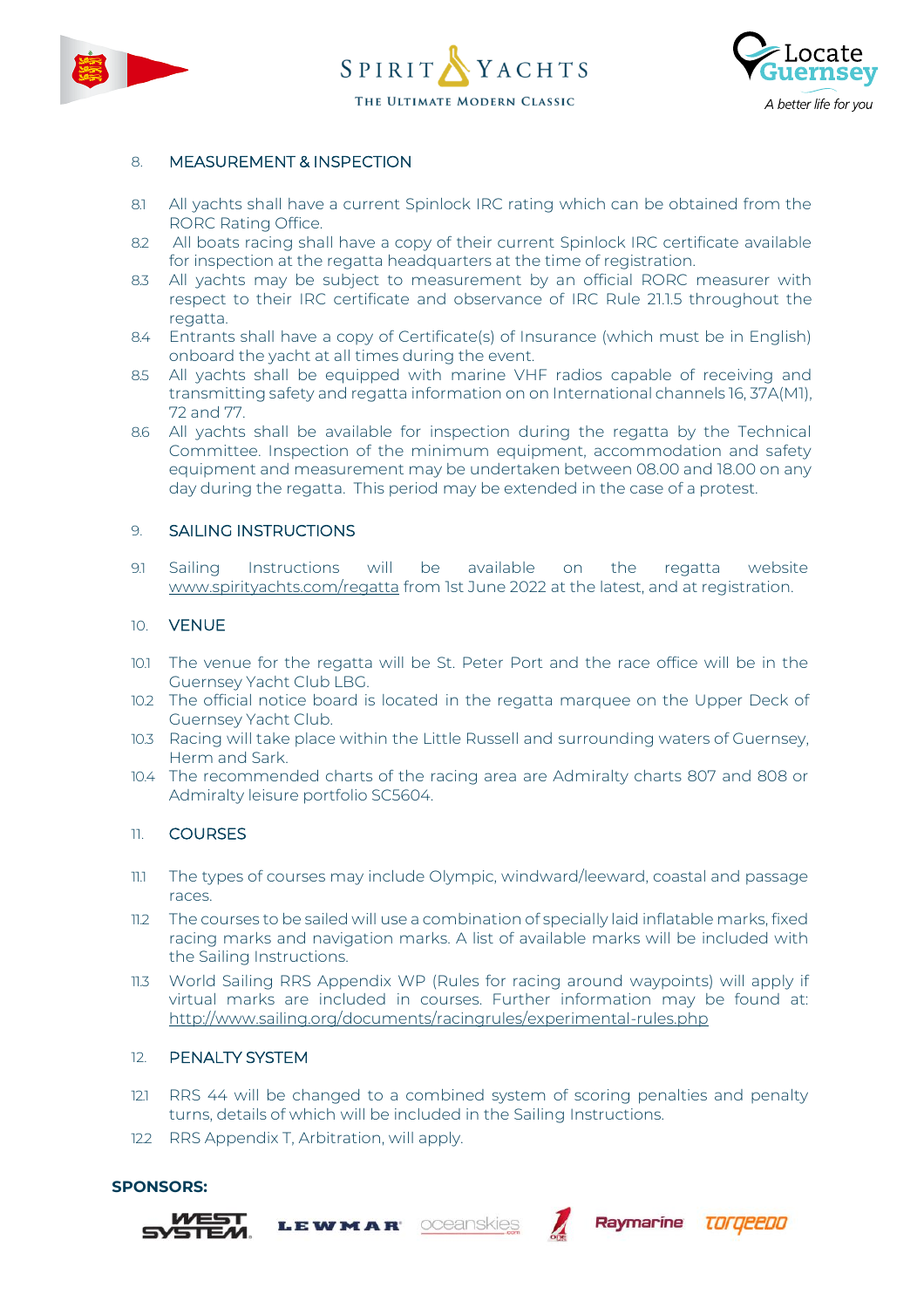





## 13. SCORING AND PRIZES

- 13.1 RRS Appendix A, Scoring, will apply.
- 13.2 Finishing times in all races will be calculated using Spinlock IRC TCCs.
- 13.3 One race is required to be completed to constitute a series.
	- a) When fewer than five races have been completed, a boat's series score will be the total of her race scores.
	- b) When five or more races have been completed, a boat's series score will be the total of her race scores excluding her worst score.
	- c) One race out of the series must be completed with a female helm who must helm from before the preparatory signal until after the finish. Race to be selected by the yacht's regular helm and crew and the race committee should be notified before the start of the selected race. [DP]
- 13.4 An overall regatta trophy will be awarded using a system detailed in the Sailing Instructions.
- 13.5 Trophies will be awarded to the overall winners of the passage races.
- 13.6 Prizes will be presented at the Regatta Dinner to be held in the Regency Room, the Old Government House Hotel on Friday 1st July 2022.
- 13.7 Other prizes may be awarded.

#### 14. BERTHING

- 14.1 Berthing for valid entries has been reserved on the 'walk ashore' pontoon in the pool area of St Peter Port Harbour from 1200 Saturday 25<sup>th</sup> June to Saturday 2<sup>nd</sup> July inclusive for which there is a separate fee (see entry form for berthing cost details). Additional nights before or after the Regatta to be paid direct to Guernsey Harbours.
- 14.2 All yachts, unless constrained by depth or length, or with the written permission of the organising authority, shall be berthed on the above pontoon.
- 14.3 Please follow any directions given by St Peter Port harbour staff or Guernsey Yacht Club officials. All regulations and by-laws of St Peter Port Harbour must be complied with. Refer to <http://www.harbours.gg/> for further information and see also Local Notices to Mariners: [http://www.harbours.gg/warnings.](http://www.harbours.gg/warnings) Local Notices to Mariners are also posted on the notice board in Guernsey Yacht Club LBG.
- 14.4 Vessels over 20 metres (67 feet) shall comply with Guernsey VTS regulations and traffic management.

#### 15. HAUL OUT RESTRICTIONS

15.1 Yachts shall not be hauled out during the regatta except with and according to the terms of prior written permission of the race committee. [DP]

#### 16. DIVING EQUIPMENT AND PLASTIC POOLS

LEWMAR

- 16.1 Underwater breathing apparatus and plastic pools or their equivalent shall not be used around competing yachts between the preparatory signal of the first race and the end of the regatta, except with the written permission of the race committee for the purposes of checking for damage. [DP]
- 16.2 Diving or swimming within the confines of St Peter Port Harbour is strictly

oceanskies

Raymarine

**TOrgeeDO** 

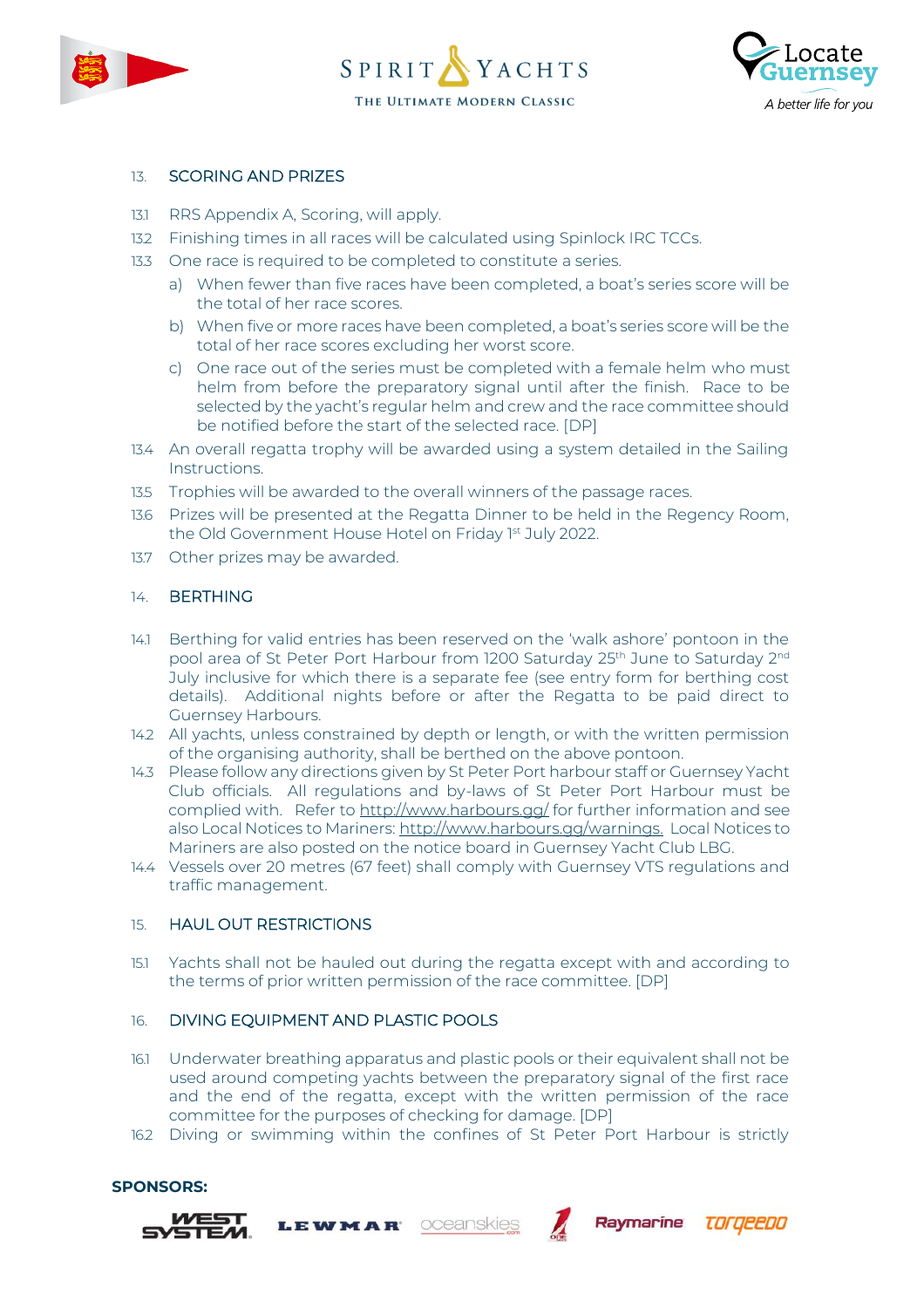





forbidden, except by diving companies licensed and authorised by Guernsey Harbours. Diving or swimming around yachts is allowed at anchor in Havelet Bay nearby. See:<http://www.harbours.gg/code-of-practice>

### 17. RADIO COMMUNICATIONS

- 17.1 Except in an emergency or when initiated or approved by the race committee, a yacht that is racing shall neither make nor receive voice or data transmissions that is not available to all boats or that would constitute outside assistance. [DP]
- 17.2 On the water, the race committee intends to monitor and communicate with competitors on VHF radio channel 37A/M1.

#### 18. MEDIA

Competitors automatically grant to the Organizing Authority, without payment, the right in perpetuity to make, use and show any motion pictures, still pictures and live, filmed video or television of or relating to the event, provided they do not infringe the privacy rights of participants.

#### 19. PRIVACY

Spirit Yachts Ltd and the Guernsey Yacht Club LBG, in compliance with General Data Protection Regulations 2018 (GDPR) will use information provided by competitors for the purposes of Spirit Yachts Ltd and Guernsey Yacht Club LBG event management only. This data will be held in compliance with the GDPR and will not be shared with any third parties or used for marketing purposes other than contacting competitors by email, post, SMS and telephone with information regarding this event or future events. Competitors will be required to provide their specific consent to this on their entry form.

#### 20. RISK STATEMENT

- 20.1 Rule 3 of the Racing Rules of Sailing states: "The responsibility for a yacht's decision to participate in a race or to continue racing is hers alone."
- 20.2 Sailing is by its nature an unpredictable sport and therefore involves an element of risk. By taking part in the event, each competitor agrees and acknowledges that:
	- (a) They are aware of the inherent element of risk involved in the sport and accept responsibility for the exposure of themselves, their crew and their yacht to such inherent risk whilst taking part in the event
	- (b) They are responsible for the safety of themselves, their crew, their boat, and their other property whether afloat or ashore
	- (c) They accept responsibility for any injury, damage or loss to the extent caused by their own actions or omissions
	- (d) Their boat is in good order, equipped to sail in the event and they are fit to participate
	- (e) The provision of a race management team, patrol boats, and other officials and volunteers by the event organiser does not relieve them of their own responsibilities
	- (f) The provision of patrol boat cover is limited to such assistance, particularly in extreme weather conditions, as can be practically provided in the circumstances



**SPONSORS:**

# LEWMAR